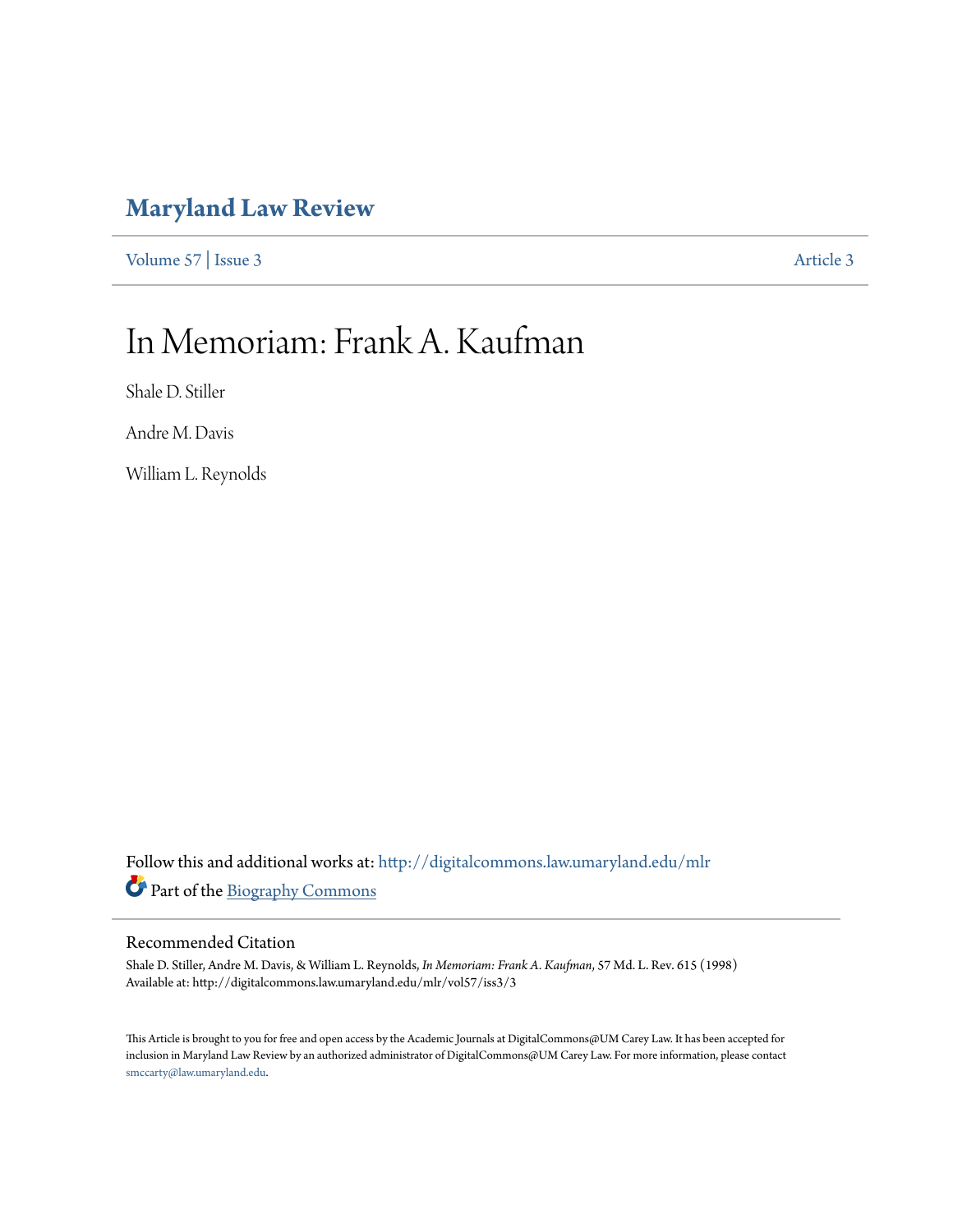

FRANK A. KAUFMAN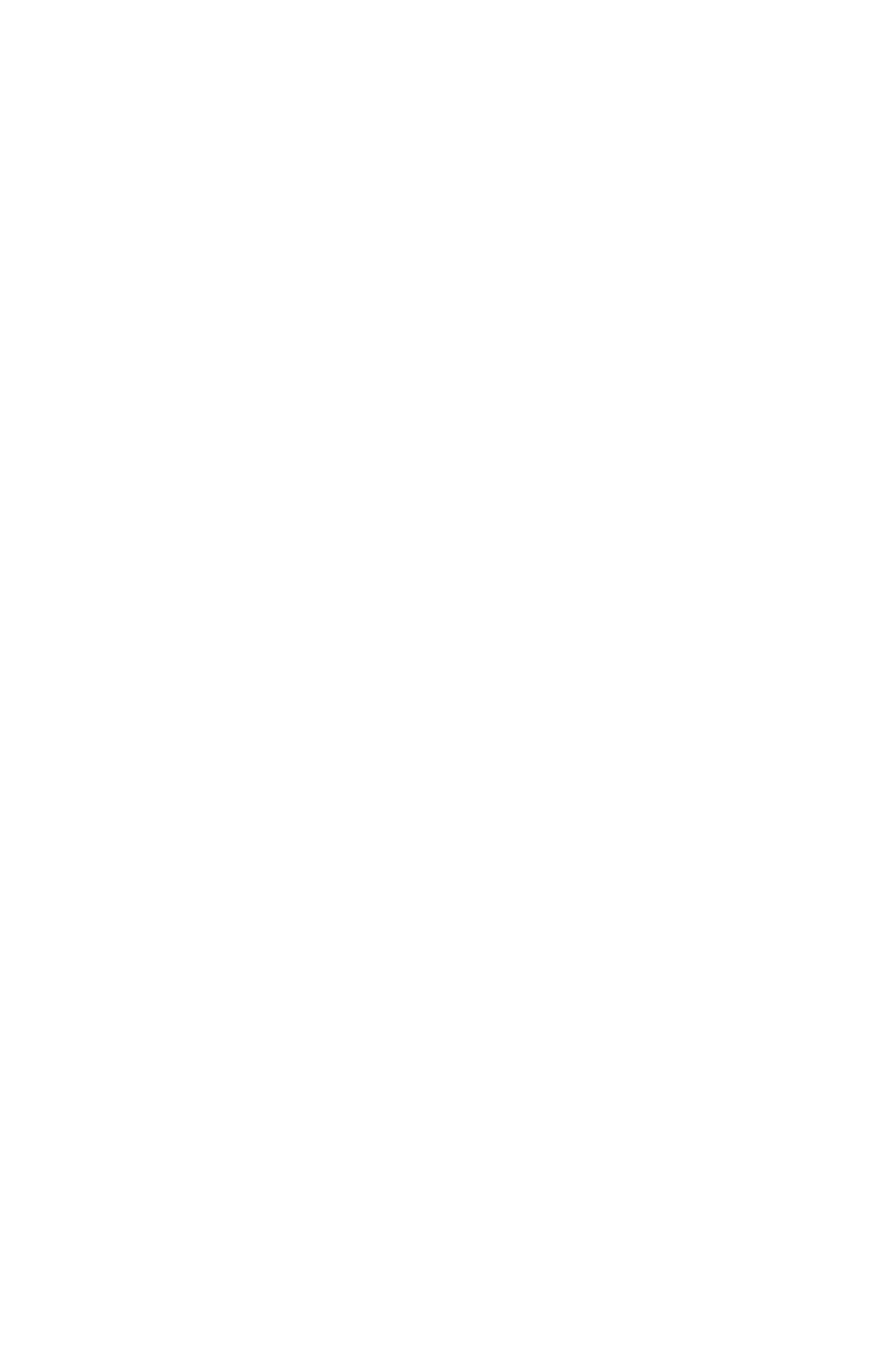## **MARYLAND LAW REVIEW**

**VOLUME 57** 1998 **NUMBER** 3

© Copyright Maryland Law Review, Inc. **1998**

### **IN MEMORIAM: FRANK A. KAUFMAN**

SHALE D. STILLER<sup>\*</sup>

When Frank A. Kaufman was just twenty-four years old, he made a major contribution to Maryland law. For the next fifty-seven years he continued to make many contributions. He wrote, he negotiated, he argued, he advised, and he judged-all with a passion and energy rarely encountered in the history of the Maryland bar.

It was in December 1940, just six months after he graduated from the Harvard Law School, that the *Maryland Law Review* published his monumental article, *The Mayland Ground Rent-Mysterious but BeneficiaL1* In those days, every member of the Maryland State Bar Association automatically received the *Review,* and in those days, when specialization had not truncated the perspectives of the bar, virtually every practicing lawyer had to understand the ground rent system. Young Mr. Kaufman's article quickly became the bible of ground rents, and has been cited in virtually every opinion or article on ground rents since 1940. It was, and still is, the finest treatment of that arcane topic. The thoroughness of the ground rent article-it was 72 pages with 186 footnotes-was a harbinger of Frank Kaufman's subsequent career, both at the bar and on the bench.

I first met Frank Kaufman in 1956 when I was a summer law clerk at the firm of Frank, Bernstein, Gutberlet & Conaway. My recollection of Frank and his office in 1956 is still as vivid as if I were there today. This giant of a man occupied a tiny office on the fifteenth floor of the old First National Bank Building. One usually had to stand up in the

<sup>\*</sup> Partner, Piper & Marbury L.L.P.

This tribute is an abridged version of my eulogy for Judge Frank A. Kaufman, delivered at his funeral on August 1, 1997 at Baltimore Hebrew Congregation.

<sup>1.</sup> Frank A. Kaufman, *The Maryland Ground Rent: Mysterious but Beneficial*, 5 Mp. L. REv. 1 (1940).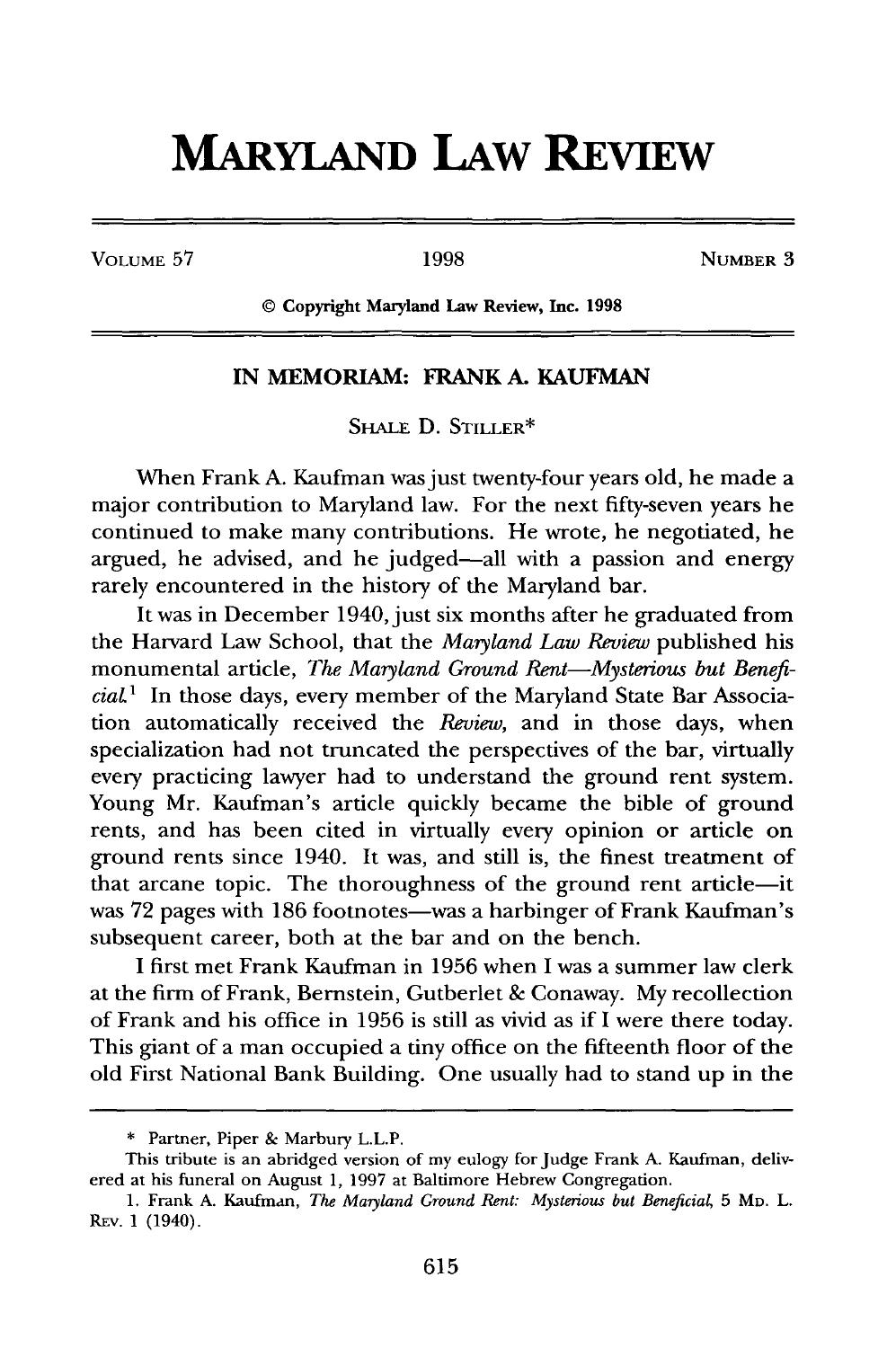office because Frank believed that the primary purpose of furniture, such as chairs, was to be a depository for files and other paraphernalia. I worked closely with Frank that summer and then for the many years after I graduated from law school-first as an associate in the firm and then as a partner. In those crucial early years, when lifelong habits are formed, I learned from Frank virtually everything about how to be a professional.

When Frank died, one of the newspaper reporters asked me: "What was Frank's specialty as a lawyer?" The reporter probably didn't believe my answer because it wasn't published, but it *was* true. Frank specialized in virtually everything. His roving and penetrating intellect would focus on whatever came in the door, and when he was done with the matter, he was the specialist. His clients ranged from major New York Stock Exchange companies to the International League Orioles, from wealthy families to indigent criminal defendants. His clients adored him, not just for his intellect but for the exquisite care that he gave to every matter, large or small. Clients came to expect calls from him at any time from 7:00 a.m. to midnight. It is not hyperbole to recall that his work day really was sixteen to eighteen hours, and often there was no such thing as a weekend. I still remember trudging home from the office one night at midnight, only to receive a call from Frank at 12:30 a.m., challenging both vociferously and urgently an opinion I had written relating to the relationship of the rule against perpetuities to powers of appointment.

Frank continued these prodigious work habits almost up to the end. Part of the Kaufman legend-but it was true-was that he rarely traveled anywhere without those four or five beat-up briefcases. When I would visit him during various hospitalizations, the briefcases were always present. His cousins, George and Betsy Hess, told me when they invited Frank and Clem to go sailing with them, Frank brought all his briefcases on board. When he went to Oriole games, briefcases would usually be his accompaniment.

The firm, when I joined it, had only about ten people: Judge Eli Frank, Joe Bernstein, Howard Conaway, Eli Frank, Jr., George Gump, Charles Gutberlet, Jeff Miller, Larry Rodowsky, Lenny Cohen, and me. We later grew much larger, when such legal stalwarts as Robbie Goldman and Pete Moser joined the firm. When Frank joined the firm in 1945, it was *very* small, and was led by Reuben Oppenheimer, Frank's mentor, a man of whom Frank often spoke so movingly. It was an era of no computers, no xerox machines, no CD-ROMS for research.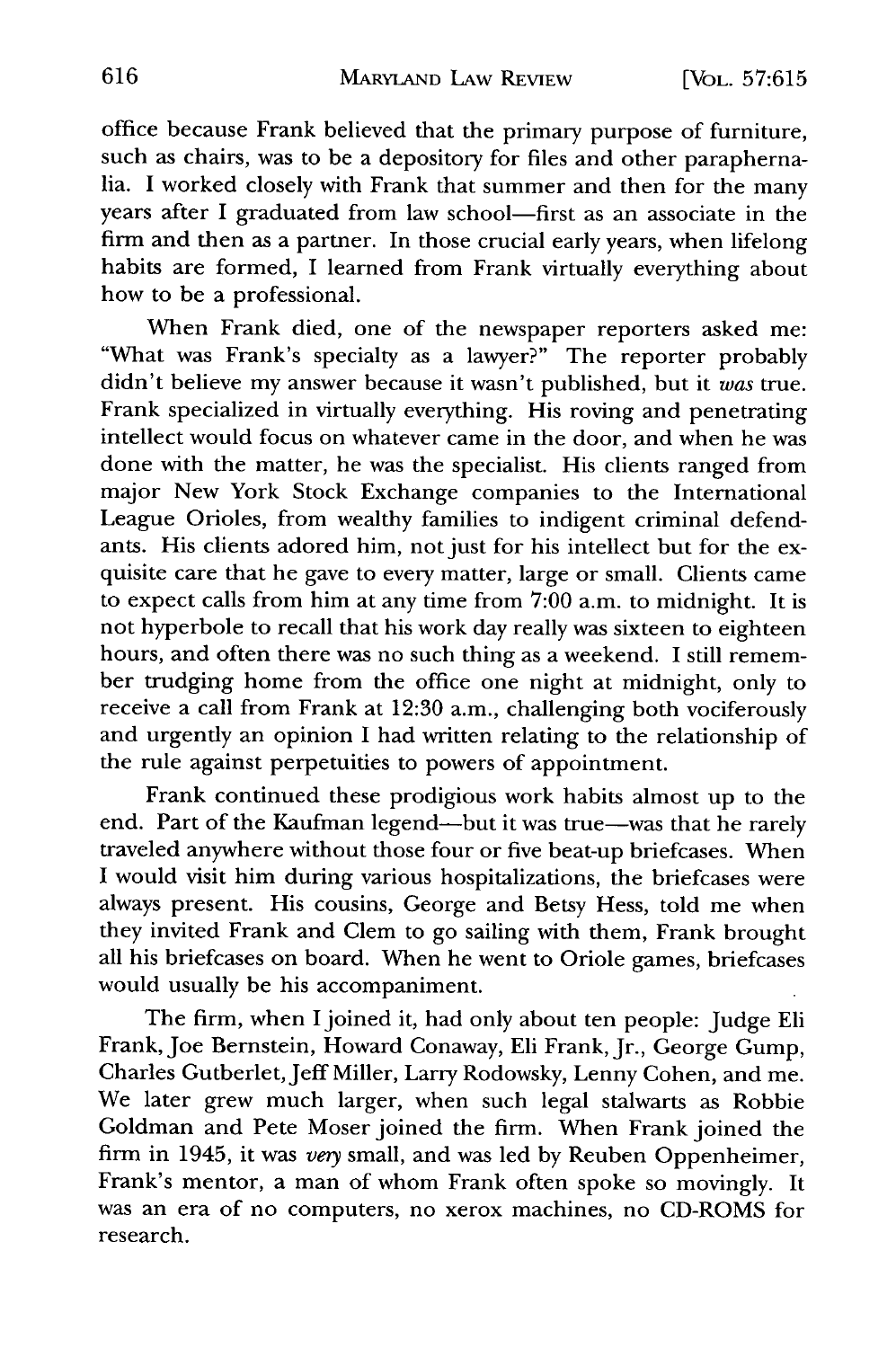Frank Kaufman's career was extraordinary. His academic record was peerless. He graduated summa cum laude from Dartmouth College in 1937, seventh in his class, and then magna cum laude from Harvard Law School in 1940, fifth in his class, all in an era before grade inflation made honors more commonplace. During the War, he served as an attorney in the Treasury Department and in the Lend Lease Administration in Turkey when he was in a spectacular airplane crash, from which he was able to walk away without injury. Most important, however, was his service as Bureau Chief in the Department of Psychological Warfare at the Allied Forces Headquarters. I can never forget that wonderful moment in 1966 when Frank asked Reuben Oppenheimer to make one of the speeches when Frank was sworn in as a federal judge. Judge Oppenheimer pointed out how Frank's excellence at psychological warfare was the best type of training in dealing with trial lawyers.

While he was a lawyer, he also taught for many years at the University of Baltimore Law School and the University of Maryland School of Law. He was a member of the Governor's Management-Labor Relations Commission; the Governor's Commission to study whether the Uniform Commercial Code should be adopted in Maryland, and another gubernatorial commission on health problems. He was the chairman of a very important commission to study sentencing in criminal cases. His outside activities were voluminous. He was a board member of Goucher College, the Maryland Institute, the Park School, Sinai Hospital, the National Conference of Christians and Jews, Baltimore Hebrew Congregation, the Suburban Club, the Associated Jewish Charities, Good Samaritan Hospital, the Baltimore Chapter of the American Jewish Committee, the Baltimore Jewish Council, and the Jewish Family and Children's Service. In at least five of these organizations, he rose to be the president or the chairman. He was invited to membership in many of the wonderful social and legal clubs in Baltimore, such as the 14 West Hamilton Street Club, the Lawyers Round Table, the Wranglers, and the Rule Day Club. Indeed one remark that best summarizes all this activity was that of an FBI agent in 1966 who, checking on Frank's background after his nomination by President Johnson, commented that the FBI's most difficult problem with Frank was that it could not believe that all of this was really true. How could one man engage in so many activities at the same time!

When Frank became a federal judge in 1966, he escalated the amount of activities in which he was involved. He dropped out of none and simply added many more. He became an active member of the Board of Governors of the American Bar Association (ABA) and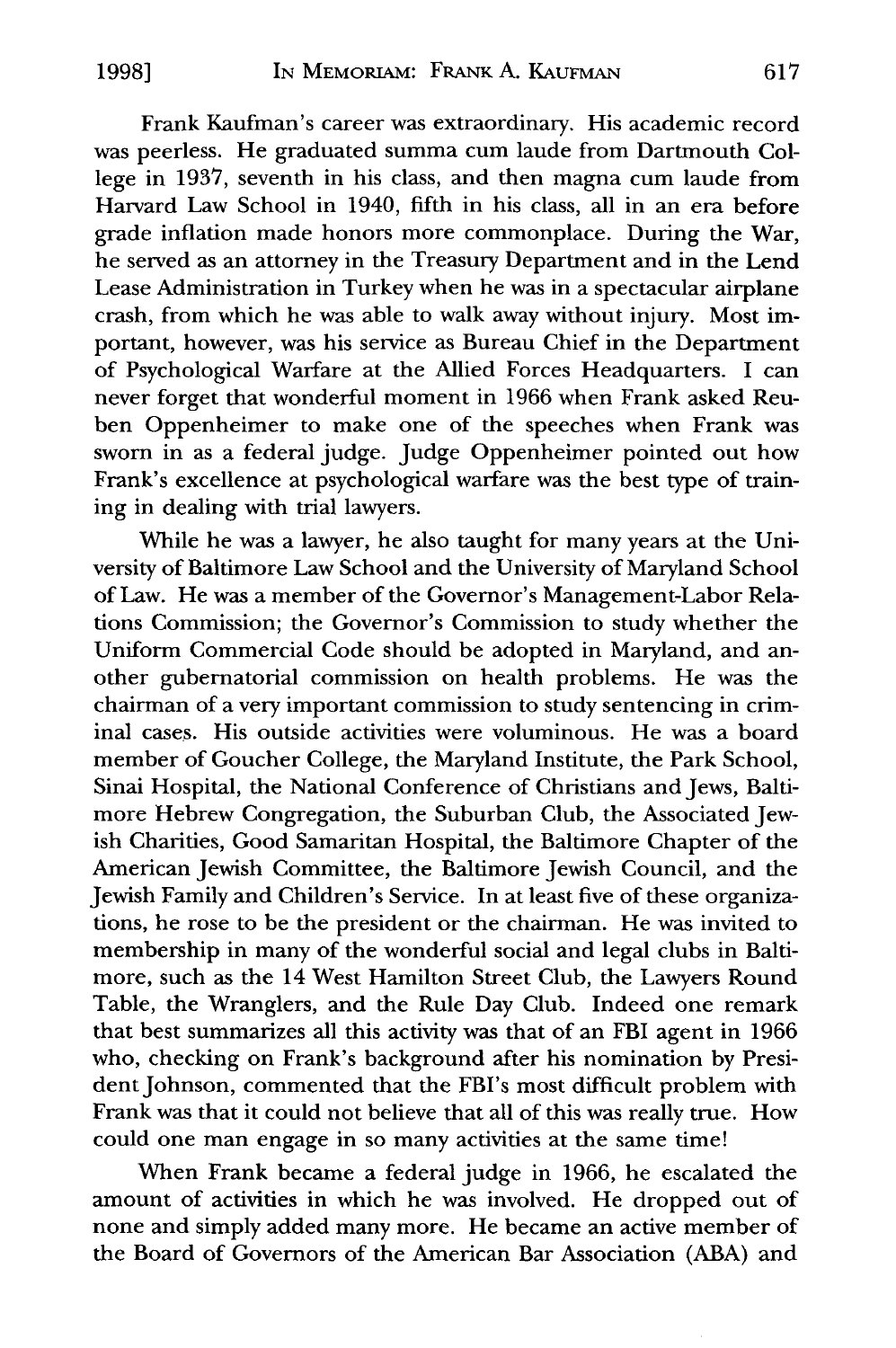traveled and worked extensively for the ABA to help many countries throughout the world improve their legal systems. Frank fought in ABA debates for positions in which he deeply believed. In my last meeting with him, just five days before he died, he told Ellen and me about his desire to maintain a dialogue in the 1970s and 1980s with Soviet lawyers. Many in the ABA thought it was wrong to have any contact with lawyers who were part of a Communist government. Frank's belief was that the best strategy in dealing with one's enemy was to keep on talking. His position prevailed in a closely divided ABA. He also told us that one of his proudest possessions was a letter that Justice Brennan, who died a week before Frank, had sent to Frank complimenting him on his views and his ABA victory.

Another aspect of Frank was the fact that his extraordinary intellect and energy caused most of the federal appellate courts throughout the country to invite Frank to sit with them, hearing difficult cases.

Frank, among his other talents, was a great lover of the American popular song. Anyone who ever attended a party with Frank where there was a piano, and where someone could play Cole Porter or Irving Berlin, will know that Frank had practically memorized the whole corpus of Cole Porter's lyrics and a large number of Irving Berlin's as well. It has always been remarkable to me how he could just recite song after song after song. Several weeks before Irving Berlin was one hundred years old on May 11, 1988, I mentioned to Clem and Frank that Ellen and I were going to New York for Irving Berlin's hundredth birthday party at Carnegie Hall. I asked them if they would like to come along because I had some extra tickets. They were delighted to join us, not only because of Frank's knowledge of the Berlin oeuvre, but also because Clem's father, Rabbi Morris Lazaron, had been a good friend of Irving Berlin. Clem left for New York early on the birthday, so I had arranged to meet Frank to travel together to New York. Of course, I had to say to Frank: "Now, look, you meet me at 2:05 in front of the courthouse. The train leaves at 2:30; this is 2:05 *real time,* not 2:05 Kaufman time." He laughed and said that he understood. He was on time, but as we were driving to the station, Frank mentioned to Ellen and me that he had left a jury that was still deliberating. So we both said: "What will happen if the jury comes back and asks a question? Who is going to be there to take the verdict if the jury comes in with one?" He told us about a rule that permitted a magistrate to be in the courtroom to answer questions and to take the verdict, but that if the magistrate couldn't deal with those questions, Frank had the perfect solution. We were traveling on the Metro-Liner. The Metro-Liner had telephones. Frank planned to call his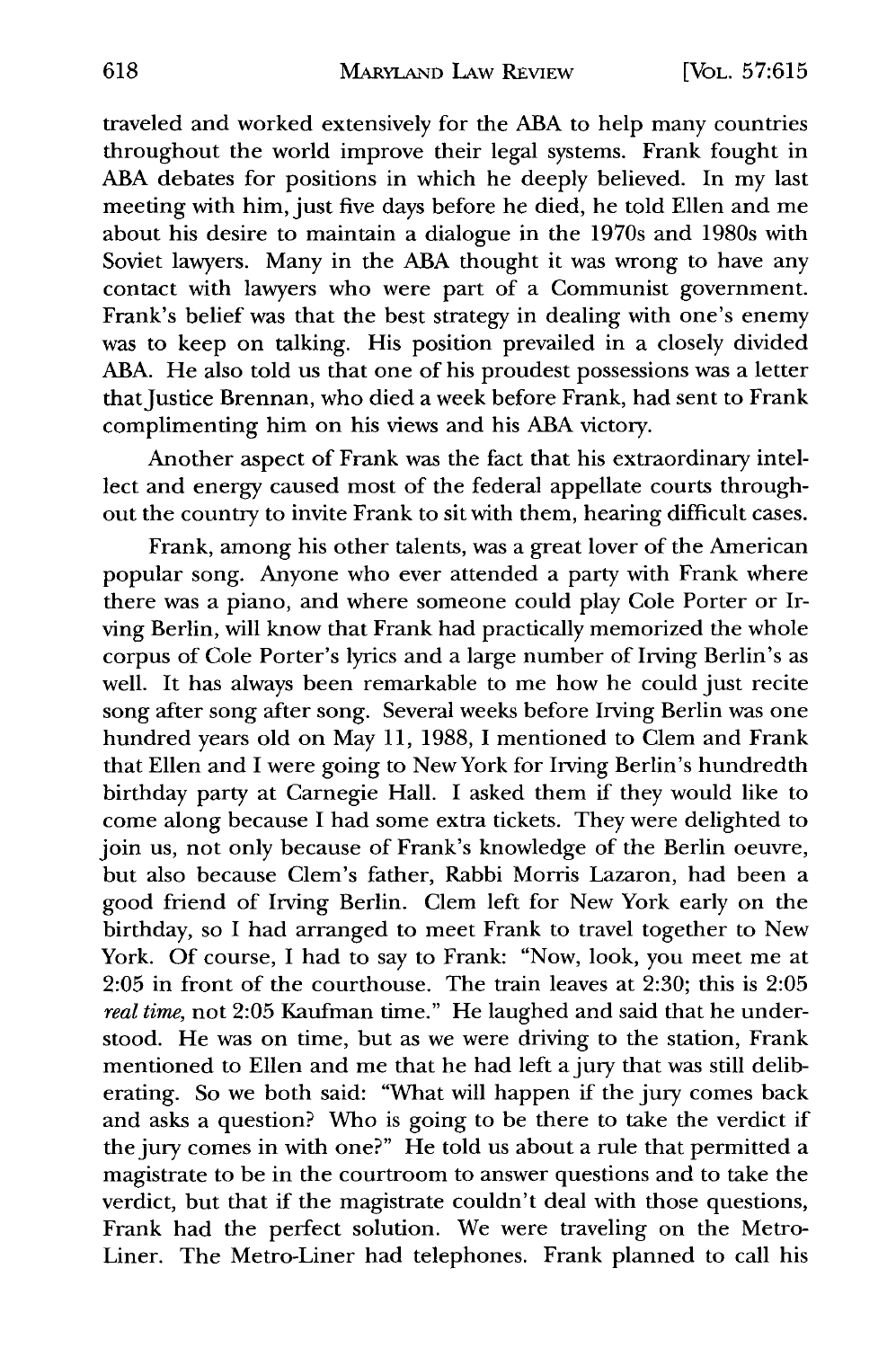courtroom every twenty minutes from the train to see whether there were any questions. We proceeded to board the Metro-Liner, and Frank disappeared to go to the telephone. He returned a half hour later with a curious mixture of chagrin and disgust on his face. He informed us that he could not figure out how to work the phone using a credit card. He was panicked because he had told Betty Wiegand, his loyal secretary for many years, that he would be calling every twenty minutes. Finally, one of the other passengers on the train told Frank how to work the credit card. He had been inserting the credit card in the wrong way. So at last he reached his secretary, and just at that moment, the lawyers happened to be in her office with a question. So Frank gets the lawyers on the speaker phone in his office, he is on the Metro-Liner traveling 120 miles an hour to New York, and he is making legal rulings on the train. This for Frank Kaufman was ecstasy! He later mentioned that, at times, as the train was going through tunnels, he couldn't always hear the other lawyers and he was sure the lawyers couldn't always hear him. Somehow his notion of trying a federal case while on a train to New York just boggles my mind, but if there was a way of doing it, Frank Kaufman would find it.

The essence of Frank Kaufman the human being, Frank Kaufman the lawyer, and Frank Kaufman the judge was always the exquisite care with which he approached every problem. How often have we all heard these stories of Frank's finding an article in the *Arizona Law Review,* he would be fascinated **by** footnote nine in the article and the relevance of that footnote to the case he was trying, and he would ask the lawyers to give him a memorandum **by** the next day on the importance of the footnote to the case.

There were some who criticized Frank for spending too much time on every issue. Even those critics always admitted that almost never did he come out at the wrong place. His results had an unerring accuracy. His meanderings into the byways and into the alleys and into the interstitial framework of the law resulted from the fact that he never disguised the difficulties of a case, as some do who win the game **by** sweeping all the chess men off the table. He never took shortcuts. For Frank, *every* case was a serious case, deserving full and careful consideration.

Frank needed to explore every aspect of every case because he believed it was only right for his clients when he was a lawyer and for the whole system of justice while he was a judge. The highest compliment one can pay to any professional is to say about him that in every case, he gave it his *all* Everyone, winner or loser, always said that about Frank Kaufman. Some criticized him for badgering lawyers who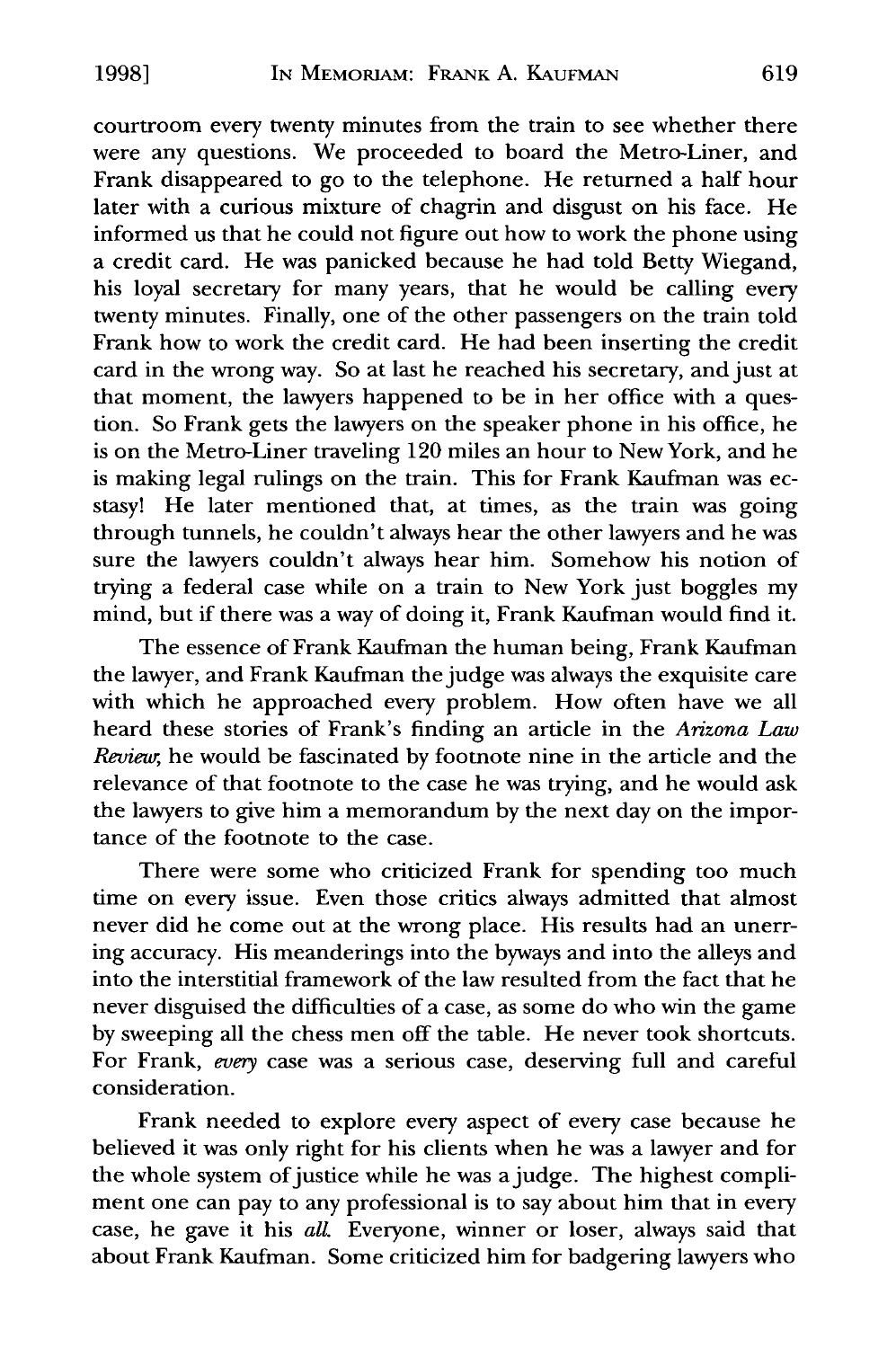were unprepared. Those critics simply did not understand his philosophy; if the case was serious enough for him, the lawyers should have been serious and thorough, and not unprepared.

Frank was a legal product of the 1930s and 1940s, an era when there was a nobility to the legal profession that is not always present today. Law was the instrument in those days of reforming the ills of society, and everyone knew it and believed it. In today's America, when the emphasis-where the entire culture-steers toward amassing the largest possible accumulation of material wealth, what rare good fortune it was to find someone like Frank Kaufman who could give up the far more remunerative position as one of the leading lawyers in Maryland to be a public servant.

Frank's sense of caring was also part of his reverence for and continuity with the past. Frank's sense of obligation when he was a lawyer at our firm was to pass on the torch burning as brightly as it was when it was given to him. He came to a firm in 1945 that had men like Reuben Oppenheimer and Judge Eli Frank. Frank felt very keenly that everything he did as a judge was also aimed at passing the torch. He knew that his was one of the finest district courts in the country, and he felt very keenly about maintaining that tradition and making sure that the court was just as good when he left it as it was when he joined it in 1966.

Frank was a man of great warmth. Everyone enjoyed being with him. How often can many of us picture a scene, often at a party, where Frank would get you in a corner-that great big bear of a man-and put his arm around you and talk about a problem that you might have-either a legal problem or a personal problem. And what a loyal and warm friend he was to those who wanted to talk to him about their personal or other problems. For me, every time I needed advice and turned to him, that advice was absolutely perfect. His law clerks, two each year for thirty-two years, can attest better than I about the warm fatherly figure. Those law clerks have turned out to be deans, professors, federal judges, and some of the finest lawyers in the country.

One last comment. Frank had another special asset-his wife, Clem. Beyond her support of her husband's activities for fifty-two years, she added an extra dimension in her own right to his efforts. Clem Kaufman is an intelligent woman with broad interests. She has a light touch and a sense of humor that leavened Frank's occasional intensity. She and Frank built a close and loving family with their children, Frank, Jr. and Peggy, and with their son-in-law, Fred Wolf, whom they both treated as a son.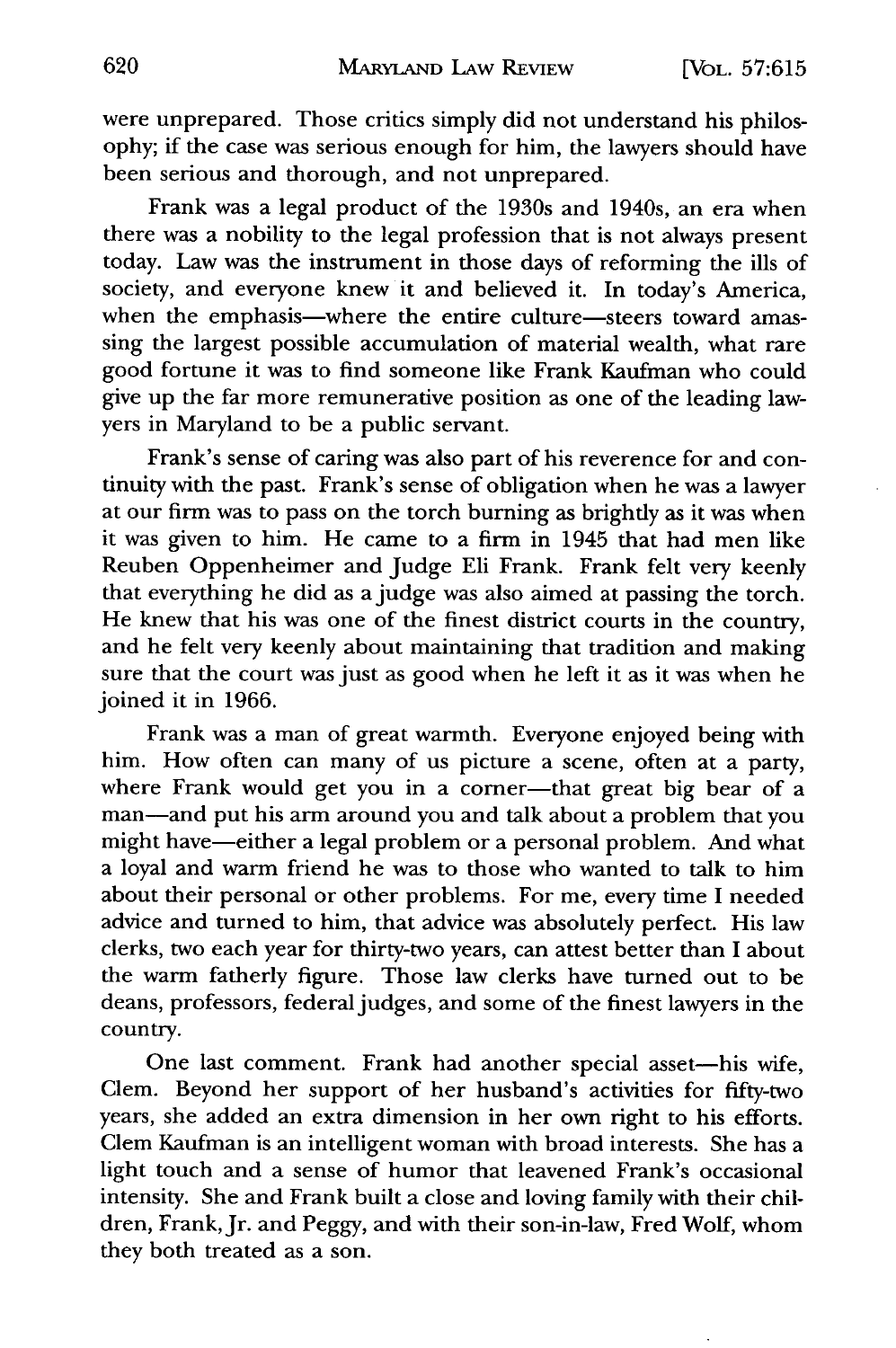We have lost a friend who is irreplaceable. His life reminds me of that great line of Oliver Wendell Holmes. "A man can live his life as greatly in the law as he can elsewhere." Frank Kaufman lived his life as greatly as anyone could. We will miss him very much.

#### **ANDRE** M. DAVIs\*

Frank Kaufman was my mentor, my colleague, and my friend. As is true for so many other men and women who were privileged to serve as one of his law clerks, he had an enormously positive and beneficial impact upon my personal and professional development.

I am often asked, by those who take an interest in my background, when was it that I first discovered in myself an interest in becoming a judge? Many presume, erroneously, that it was during, or as a result of, my year clerking for Frank. In fact, something close to the contrary is true; it was not until years later, after the many lessons learned during my time with Frank had been fully absorbed and appreciated, that I developed an interest and an aspiration to become a judge.

There is a simple reason for this, I think. One of the most profound lessons, among the many, that Frank taught his clerks, and this almost coincidentally, is that judging is extraordinarily hard work. The work of a judge is often unrewarding in any true sense. We learned, from our time with Frank, that the personal costs, in emotional and psychological currency, of striving in every case to reach the correct and just result, for the right reasons, was often very high. This is not to say, of course, that **I** feared hard work. (One did not accept a clerkship with Frank or, it should be noted, pursue or defend a case assigned to him, unless one was willing to work very hard indeed.) It is to say, however, that **I,** like all of us privileged to serve as his law clerks, eventually came to appreciate that, when done right, judging is and must be hard and burdensome, and sometimes not rewarding or fulfilling at all.

In part, this is due to the fact that this business of judging requires of one who would undertake the task an unflagging commitment to intellectual rigor, courage to achieve and maintain independence of mind in the all-too-public act of reconciling conflicting principles and rules, often against a tide of popular agitation for a contrary result. It requires, as well, an understanding of, and a com-

**<sup>\*</sup>** United States District Judge, District of Maryland, and law clerk to Judge Kaufman during **1978-79.**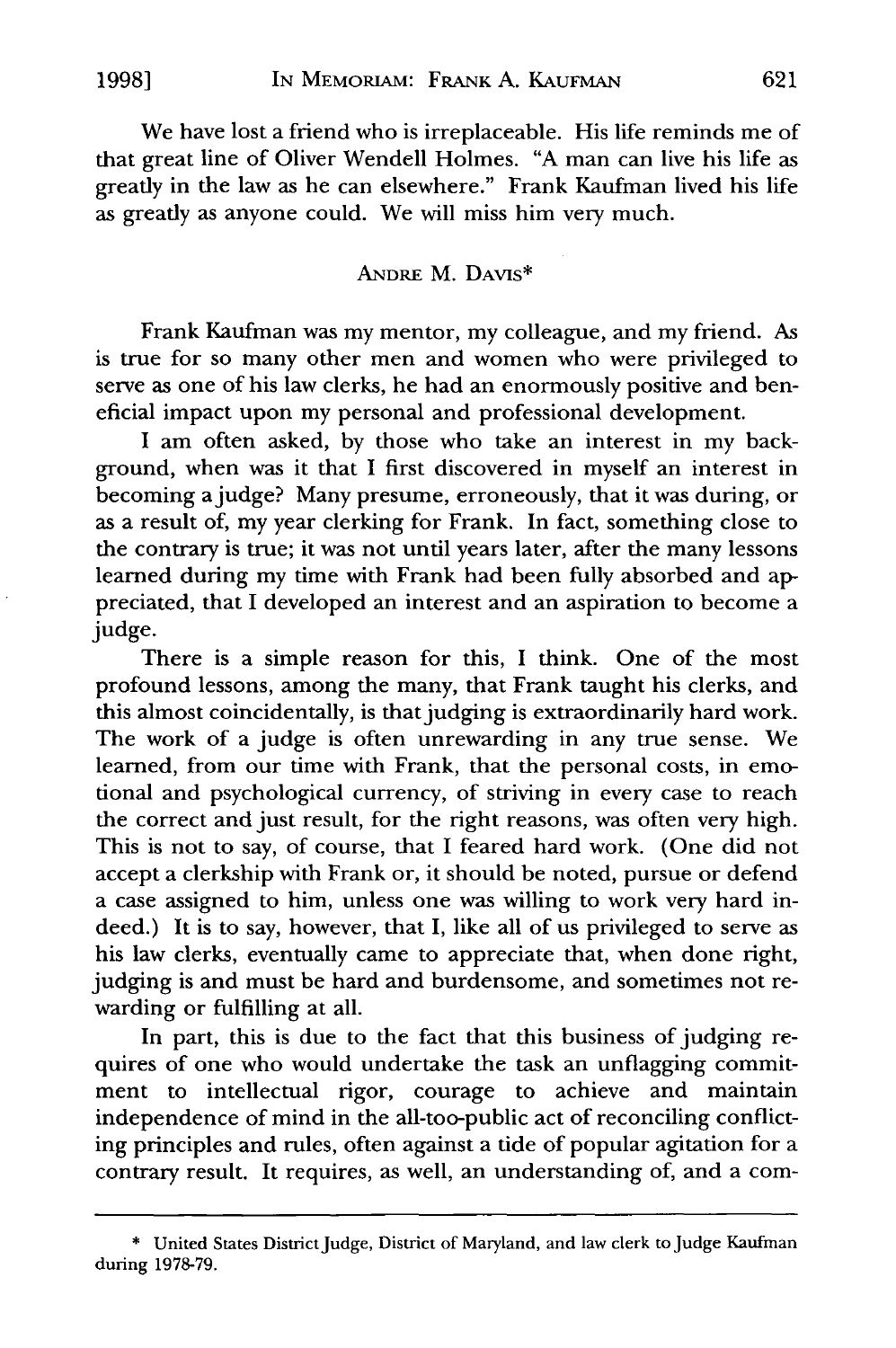passion for, human frailty and imperfection. Frank embodied all of these essential traits in abundance. I am strengthened and reinvigorated by my recollection of his view that one should not easily assume that one can measure up to so high a standard. Frank never let it be said out loud, without feelings of personal embarrassment to himself, that he had measured up; he simply continued to strive, as he would say, "so to do."

Frank is accurately remembered as a judge who worked the lawyers appearing before him to the exhaustion of their capacity for work. He is also justly remembered as a great and esteemed jurist, not least because of his relentless quest for fairness, impartiality, justice, and, importantly for Frank, thoroughness, in all the cases and matters he decided. No one who spent more than a few moments in his chambers or in his courtroom ever doubted that the fiery inner need to achieve excellence, which drove him to exact extreme effort from others, drove him to exact the same from himself, many times over.

There is a belief shared by some that judging is a science and not an art; that good judges must be all but fungible, computer-chip-like decisionmakers, oblivious to all but a statute's words, or a precedent's holding. In this view, a legislator's work is hard, but not a judge's.

Frank did not adhere to this view, and those of us who were fortunate to work for or with him, or whose cases were assigned to him, and his community as a whole, are the better for it. Frank understood the warning contained in Justice Cardozo's lament that:

There is in each of us a stream of tendency, whether you choose to call it philosophy or not, which gives coherence and direction to thought and action. Judges cannot escape that current any more than other mortals. All their lives, forces which they do not recognize and cannot name, have been tugging at them-inherited instincts, traditional beliefs, acquired convictions .... In this mental background every problem finds its setting. We may try to see things as objectively as we please. Nonetheless, we can never see them with any eyes except our own.<sup>1</sup>

Frank was a great judge because he understood, and met, the challenge that Cardozo identified as that facing every judge: to see the world through our own eyes, as we must, but with an insightfulness, an empathy, and an appreciation for the burdens imposed upon all men and women by what has been called the human condition.

**<sup>1.</sup> BENJAMIN N.** CARDOZO, THE NATURE OF JUDICIAL **PROCESS 12-13 (1921)** (footnote omitted).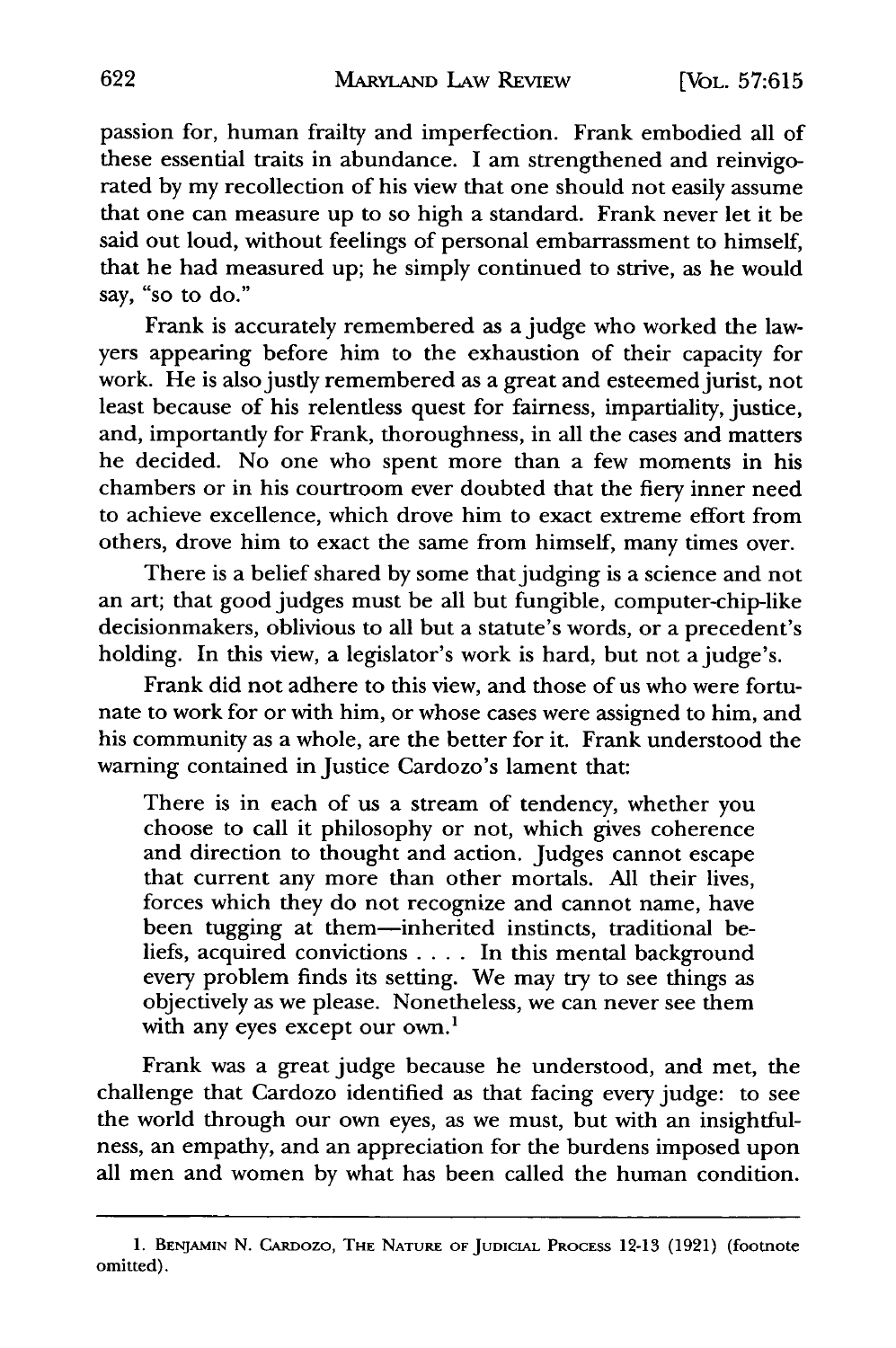He knew that while written words are the bricks and mortar of the law, the structures formed by judicial decisions are intended to house real people in the real world.

The Constitution of Massachusetts, where Frank went to law school, provides in part: "It is essential to the preservation of the rights of every individual, his life, liberty, property, and character, that there be an impartial interpretation of the laws, and administration of justice. It is the right of every citizen to be tried by judges as free, impartial and independent as the lot of humanity will admit."2 This is a mandate worth remembering.

Frank Kaufman was blessed with many enviable gifts: a keen intellect, a delightful sense of humor, and a passion for justice. He was possessed of a deep and abiding understanding of what the law could and could not achieve. He cared deeply about his work and the people who sought from the courts a fair and impartial hearing of their grievances. He was, in short, a judge "as free, impartial, and independent as the lot of humanity will admit." His court and his community are diminished by his death, and we shall remember him with great fondness and with gratitude for his tireless efforts to make justice a reality for all litigants appearing in his court.

#### WiLLIAM L. REYNOLDS\*

Law clerks know the measure of their judge. The intimate daily (indeed, minute-by-minute) contact between clerk and judge reveals all. A judge cannot hide his true self from his clerks. As a result, a fine judge has devoted clerks, and the devotion of Judge Kaufman's clerks was legendary.'

To his clerks, the Judge was primarily a great teacher and father figure. (None of his former clerks, including me, ever called him anything but "the Judge"; it wasn't that he scared us; rather, no matter how successful we became we always remained in awe of him. The

623

**19981**

<sup>2.</sup> MASS. CONST. Pt. 1, art. 29.

<sup>\*</sup> Jacob A. France Professor of Judicial Process, University of Maryland School of Law, and law clerk to Judge Kaufman during 1970-71.

A version of this tribute appeared as William L. Reynolds, Editorial, *Kaufman's Departure Leaves Colleagues Paying Tribute,* DAILY REC. (Baltimore), Aug. 21, 1997, at 9A.

**<sup>1.</sup>** Because this is a scholarly journal, I must confess that none of us ever would drive anywhere with Judge Kaufman willingly. He was the worst driver this side of Rome. When I was clerking, he several times suggested, when we disagreed, that we drive around and talk about it. After the first excursion, I always gave in immediately; winning the argument was not worth the terror of his driving. I do not believe that the Judge realized that a "let's drive and talk" would always win the argument, but maybe his subconscious did.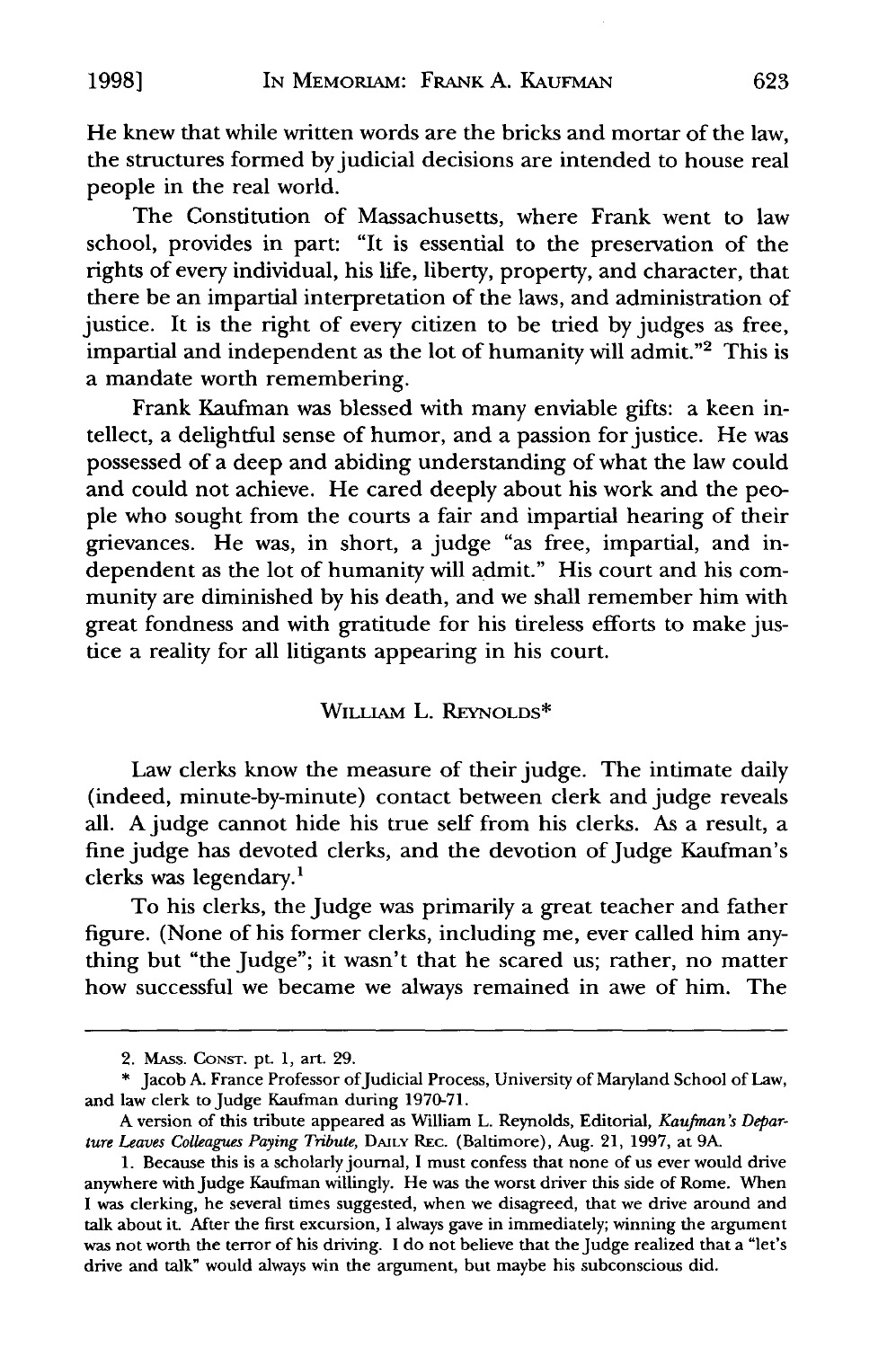closest we ever came to familiarity was to call him-never to his faceby his ubiquitously scrawled initials, "FAK") I cannot possibly convey my debt, both intellectually and personally, to the Judge. He taught me so much about the truth of the law that his words guide me even a quarter century later. We had very strong professional disagreements, especially over my views concerning the proper role of appellate courts, but they were never personally sharp; even as he lay dying we discussed somewhat heatedly the current decisions of the Supreme Court and whether they were right.<sup>2</sup> I like to think that we each helped the other see some light.

We clerks also learned that FAK was an outstanding jurist who reveled in hisjob. Judging was his true vocation, and he truly believed in equal justice for all. He wanted, desperately so, to get to the truth of every case. If that meant that the lawyers had to respond to his view of the case, so be it. He was not interested in who won or lost. His only concern was that true justice-not just "litigation justice" be done.

This was most evident in cases involving the poor. Judge Kaufman was never content to let the cases brought by unrepresented litigants, or even those who had attorneys who were in over their heads, be decided without the most searching review of the whole matter by his clerks and then by himself; this latter chore was not done lightheartedly; he really dug into the record of every case. This, of course, sometimes caused unrest among the lawyers involved. No matter. Dispensing justice was his duty, and FAK was damned well going to see that it was done. I have often described Judge Kaufman in this way: **If** you were on trial for your life, and you were innocent, you would want him as your judge. There can be no higher praise for a judge.

Frank Kaufman received great respect from his peers. The respect accorded him in this state, of course, was enormous. But his fame was national: Wherever I went, from ABA and **ALI** meetings to law school conventions, I heard his praises sung by the leaders of the national bench and bar. He was a leader in the ABA; a correspondent of academics like Charles Alan Wright, Bernard Segal, and Maurice Rosenberg; and invited to sit as a visiting judge on trial and appellate courts from California to the District of Columbia. He knew *everyone,* and they all respected and loved him.

The Judge was very proud (and protective) of his courtroom family: his secretaries, his courtroom clerks and reporters, and his law

<sup>2.</sup> Neither of us thought that they were right. The Judge felt more strongly about it than I did. He always did.